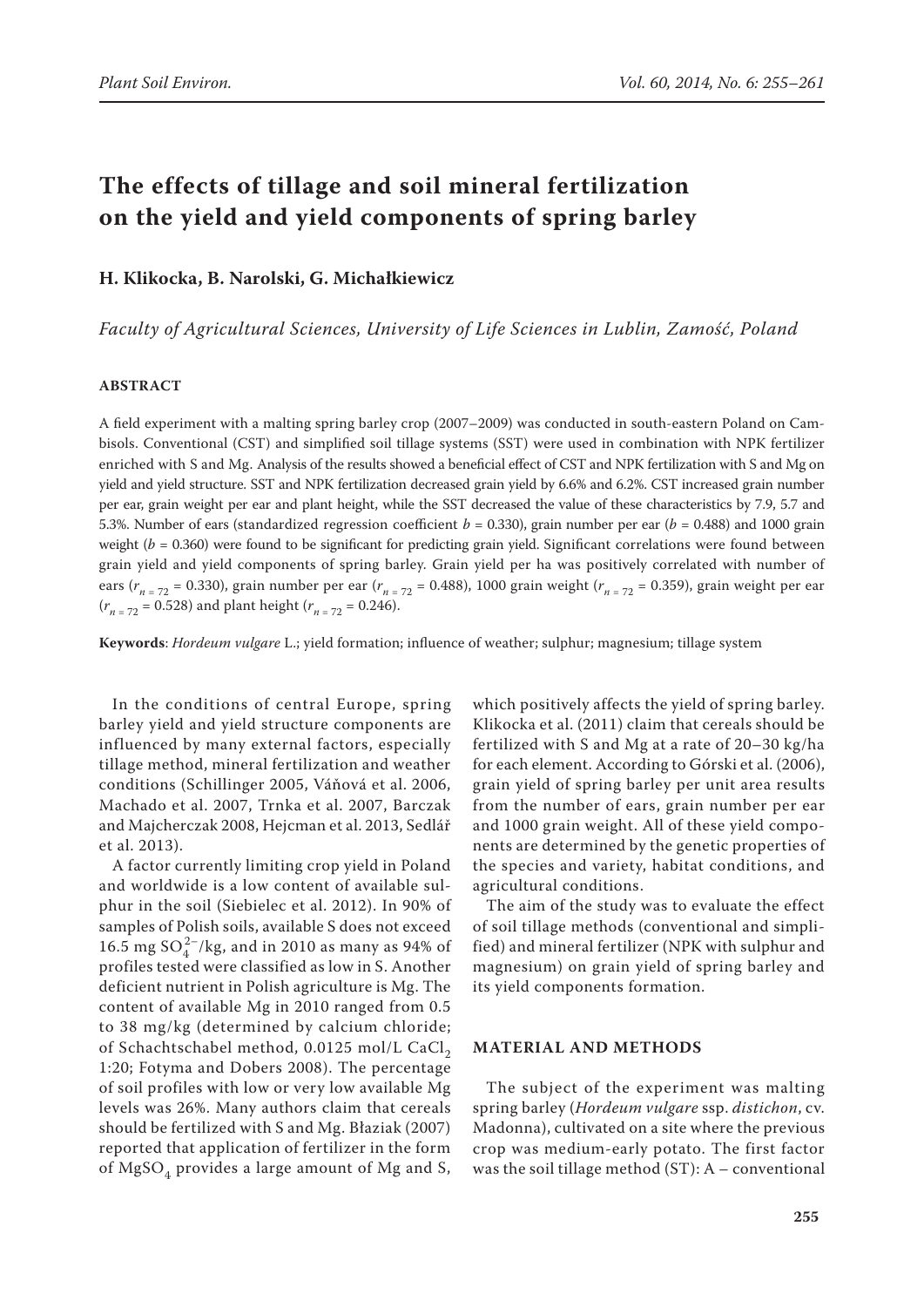|           | A – conventional (ploughing soil tillage)     | $B$ – simplified (soil tillage without ploughing) |  |  |  |  |
|-----------|-----------------------------------------------|---------------------------------------------------|--|--|--|--|
|           | medium ploughing (20 cm)                      | cultivation (15 cm)                               |  |  |  |  |
| in spring | harrowing, cultivation, harrowing, sowing     | harrowing, cultivation, harrowing, sowing         |  |  |  |  |
|           |                                               | $1 - NPK(40, 17.6, 41.5 \text{ kg/ha})$           |  |  |  |  |
|           | $2 - NPK-S$ (40, 17.6, 41.5, 16 kg/ha)        |                                                   |  |  |  |  |
|           | $3 - NPK-S-Mg$ (40, 17.6, 41.5, 16, 30 kg/ha) |                                                   |  |  |  |  |
|           | - Soil tillage in autumn                      |                                                   |  |  |  |  |

Table 1. Description of variables used in the field experiment (2007–2009)

(ploughing) (CST); B – simplified (no ploughing, with a cultivator) (SST). The second factor was mineral fertilization (MF):  $1 - NPK$ ;  $2 - NPK$ -S; 3 – NPK-S-Mg. The field experiment was carried out in the years 2007–2009 in four replications. A description of the variables is presented in Table 1.

The nutrients were applied in the following forms: N – ammonium nitrate (34% N), P – granulated triple superphosphate (17.4% P), K – potassium salt (49.8% K), S – ammonium sulphate (20% N, 25% S), and Mg – magnesium sulphate (9.6% Mg, 12.8% S).

The field experiment was conducted in southeastern Poland (50°42'N, 23°15'E) in a randomized split-plot design (with four replications) on Cambisols (WRB 2007) consisting of light silty sand. The soil was slightly acidic (pH = 5.6), with high available phosphorus content, medium content of potassium and magnesium, and low sulphur content.

The area of the plots was  $30 \text{ m}^2$  for sowing and observation and 20 m<sup>2</sup> for harvesting  $(4.0 \text{ m} \times 5.0 \text{ m})$ . Crop protection against fungi was assured by the application of Alert 375 S.C. (flusilazol + carbendazym) – 1.0 kg/ha at the stage BBCH 32/33, and Tilt CB 37.5 (propikonazol + carbendazym)  $-1$  L/ha at the stage BBCH 58–59 whereas weeds were reduced with the use of Granstar 75 WG (tribenuron methyl) – 20 g/ha at the stage BBCH 28.

The precipitation and temperature distribution significantly affected the variation in the analysed features (Tables 2 and 3). In most months of the years 2007–2009 the air temperature exceeded the average long-term temperature. It was noted, however, that the distribution of precipitation and temperature significantly differentiated the phases of development of the spring barley (Table 4). However, weather conditions did not significantly influenced the spring barley grain yield, as described below.

The number of ears  $(m^2)$  and plant height were determined before harvesting. In addition, 30 ears of spring barley were collected randomly from the edge of each plot to determine yield components.

| Year          | Month |      |             |       |       |             |        | Sum-mean |          |  |
|---------------|-------|------|-------------|-------|-------|-------------|--------|----------|----------|--|
|               | III   | IV   | $\mathbf V$ | VI    | VII   | <b>VIII</b> | $IV-V$ | VI-VII   | III-VIII |  |
| Precipitation |       |      |             |       |       |             |        |          |          |  |
| 2007          | 41.6  | 21.7 | 41.1        | 54.0  | 118.9 | 31.6        | 62.8   | 172.9    | 308.9    |  |
| 2008          | 63.1  | 71.5 | 74.8        | 48.9  | 104.6 | 69.7        | 146.3  | 153.5    | 432.6    |  |
| 2009          | 33.5  | 15.5 | 102.6       | 124.4 | 24.2  | 48.9        | 118.1  | 148.6    | 349.1    |  |
| 1971-2005     | 26.2  | 44.1 | 65.5        | 78.9  | 98.4  | 54.3        | 109.6  | 177.3    | 367.4    |  |
| Temperature   |       |      |             |       |       |             |        |          |          |  |
| 2007          | 7.4   | 10.0 | 17.6        | 19.8  | 21.1  | 18.6        | 844    | 1284     | 2899     |  |
| 2008          | 4.7   | 10.7 | 15.5        | 19.4  | 20.2  | 19.7        | 804    | 1207     | 2767     |  |
| 2009          | 1.2   | 11.3 | 13.8        | 20.2  | 20.0  | 20.1        | 767    | 1224     | 2652     |  |
| 1971-2005     | 1.6   | 7.9  | 14.1        | 16.8  | 18.4  | 17.8        | 676    | 1076     | 2353     |  |

Table 2. Sums of precipitation (mm) and mean air temperature ( $\degree$ C) in the years 2007–2009 and in the long-term period 1971–2005 (Zamość Research Station, Poland)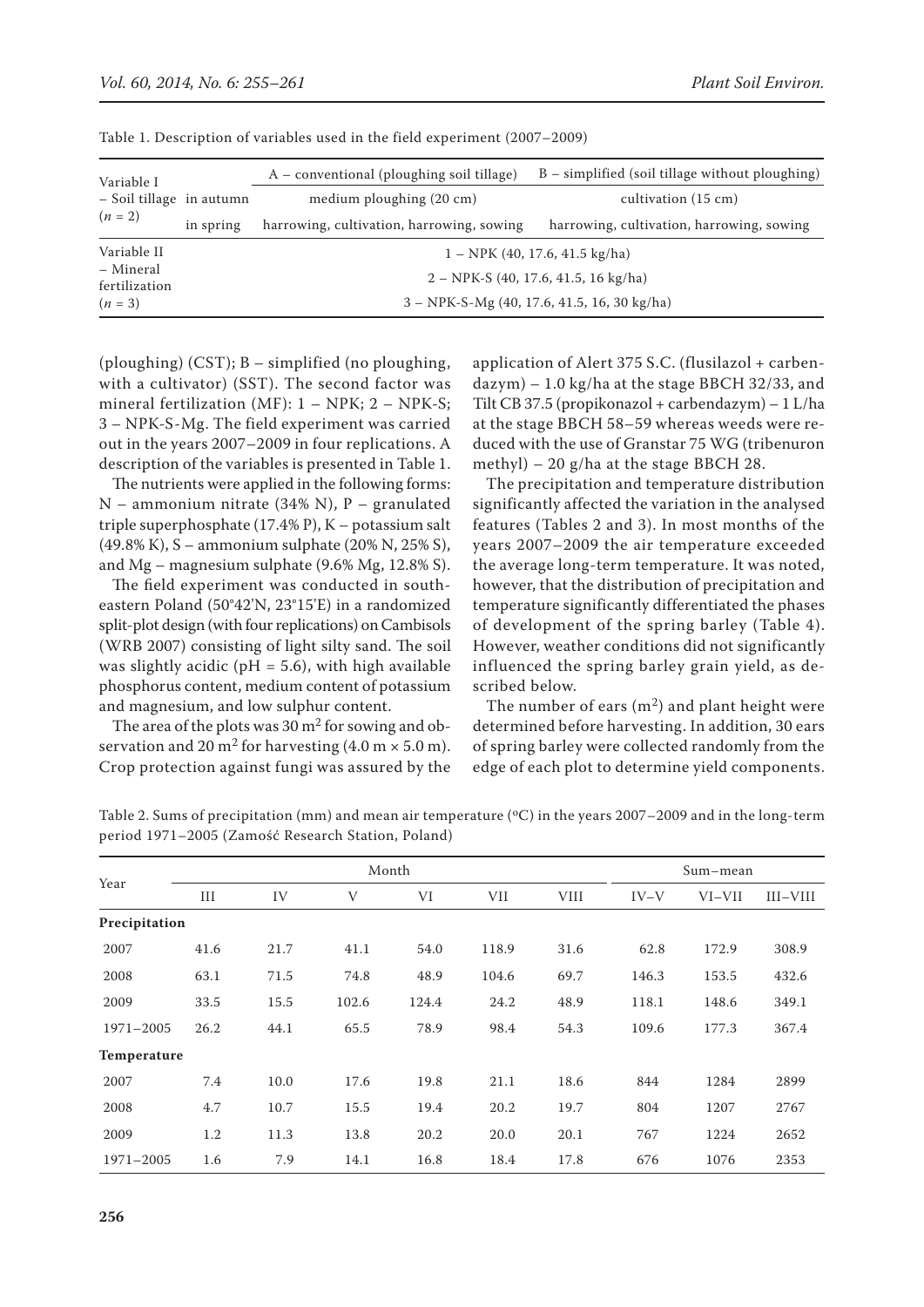|                                      | $R^2$    | Coefficients               |                                |                      |                      |  |  |  |
|--------------------------------------|----------|----------------------------|--------------------------------|----------------------|----------------------|--|--|--|
| Regression equation                  |          | $b_{\scriptscriptstyle 0}$ | b <sub>1</sub>                 | $b_{2}$              | b <sub>3</sub>       |  |  |  |
|                                      | $0.109*$ | $2.83^{a}$                 | 0.004<br>(0.001)               |                      |                      |  |  |  |
| $y = b_0 + b_1 x_1$                  |          | $(1.10)^{c}$               | $0.330^{b**}$<br>$(0.113)^{c}$ |                      |                      |  |  |  |
|                                      | $0.238*$ | 2.82<br>(0.69)             |                                | 0.178<br>(0.038)     |                      |  |  |  |
| $y = b_0 + b_2 x_2$                  |          |                            |                                | $0.488**$<br>(0.104) |                      |  |  |  |
| $y = b_0 + b_3 x_3$                  |          | 2.48<br>(1.11)             |                                |                      | 0.076<br>(0.023)     |  |  |  |
|                                      | $0.129*$ |                            |                                |                      | $0.360**$<br>(0.111) |  |  |  |
|                                      | $0.483*$ | $-3.23$<br>(1.20)          | 0.007<br>(0.001)               | 0.233<br>(0.033)     |                      |  |  |  |
| $y = b_0 + b_1 x_1 + b_2 x_2$        |          |                            | $0.519**$<br>(0.090)           | $0.641**$<br>(0.090) |                      |  |  |  |
|                                      | $0.288*$ | $-0.97$<br>(1.478)         | $-0.005$<br>(0.001)            |                      | 0.079<br>(0.022)     |  |  |  |
| $y = b_0 + b_1 x_1 + b_3 x_3$        |          |                            | $0.349**$<br>(0.104)           |                      | $0.371**$<br>(0.104) |  |  |  |
|                                      | $0.246*$ | 0.96<br>(1.08)             |                                | 0.152<br>(0.038)     | 0.499<br>(0.227)     |  |  |  |
| $y = b_0 + b_2 x_2 + b_3 x_3$        |          |                            |                                | $0.418**$<br>(0.106) | $0.235**$<br>(0.106) |  |  |  |
|                                      | $0.552*$ | $-4.73$                    | 0.007<br>(0.001)               | 0.210<br>(0.033)     | 0.044<br>(0.019)     |  |  |  |
| $y = b_0 + b_1x_1 + b_2x_2 + b_3x_3$ |          | (1.328)                    | $0.507**$<br>(0.088)           | $0.576**$<br>(0.092) | $0.205**$<br>(0.088) |  |  |  |

Table 3. Regression coefficients and value of *R*2 in multiple regression equations for spring barley yield

*y* – dependent variable – grain yield;  $x_1$  – number of ears (m<sup>2</sup>);  $x_2$  – grain number per ear;  $x_3$  – 1000 grain weight (g); *b*<sub>0</sub> – constant regression value; *b*<sub>1</sub>–*b*<sub>3</sub> – regression coefficients (<sup>a</sup>usual; <sup>b</sup>standardized; <sup>c</sup>standard error of coefficient; \*\*significant ( $\alpha = 0.05$ )

The grain yield (at 11% moisture content) was calculated after the harvest.

Analysis of variance was performed with the Snedecor's *F*-test. Significance of differences was calculated using the Tukey's test ( $P = 0.05$ ) followed by post-hoc analysis. The statistical software Excel 7.0 and Statistica (StatSoft Polska'97) was used for the analysis.

# **RESULTS AND DISCUSSION**

The analysis of the results showed a beneficial effect of conventional soil tillage and NPK fertilization with sulphur and magnesium on yield and yield structure components. The simplified soil tillage and NPK fertilization had the least beneficial

Table 4. Dates of phenological growth phases (BBCH) of spring barley in the experiment

| Year |       |       |       | <b>BBCH</b> |       |       |       |
|------|-------|-------|-------|-------------|-------|-------|-------|
|      | 00    | 10    | 25    | 31          | 51    | 83    | 99    |
| 2007 | 8.04  | 17.04 | 4.05  | 24.05       | 11.06 | 4.08  | 17.08 |
| 2008 | 3.04  | 12.04 | 30.04 | 21.05       | 8.06  | 9.08  | 23.08 |
| 2009 | 31.03 | 11.04 | 5.05  | 27.05       | 15.06 | 17.08 | 25.08 |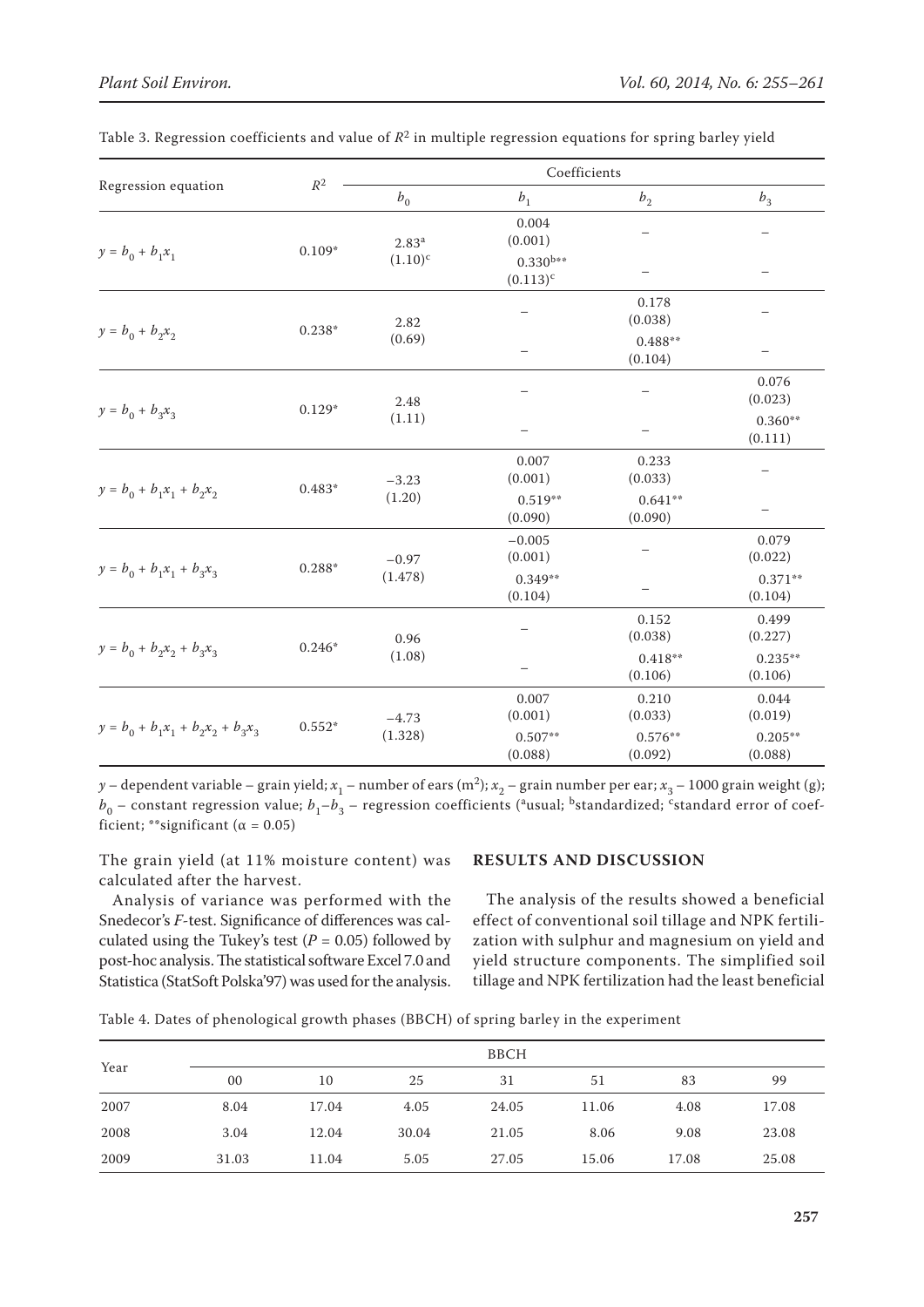| Soil tillage<br>(ST)            | Mineral<br>fertilization (MF) of ears $(m^2)$ | Number             | Plant<br>height (cm) | Grain number 1000 grain Grain weight Grain yield<br>per ear | weight (g)         | per ear $(g)$     | per ha (t/ha)     |
|---------------------------------|-----------------------------------------------|--------------------|----------------------|-------------------------------------------------------------|--------------------|-------------------|-------------------|
|                                 | <b>NPK</b>                                    | 717 <sup>a</sup>   | $59.4^{a}$           | 18.32 <sup>a</sup>                                          | $48.62^{b}$        | 0.89 <sup>a</sup> | 6.13 <sup>a</sup> |
| Conventional                    | NPK-S                                         | 723 <sup>a</sup>   | 54.5 <sup>a</sup>    | 19.14 <sup>a</sup>                                          | 44.63 <sup>a</sup> | 0.86 <sup>a</sup> | 6.37 <sup>a</sup> |
| soil tillage                    | NPK-S-Mg                                      | 731 <sup>a</sup>   | 56.3 <sup>a</sup>    | 18.96 <sup>a</sup>                                          | 45.04 <sup>a</sup> | 0.86 <sup>a</sup> | 6.22 <sup>a</sup> |
|                                 | Mean                                          | $724^A$            | 56.8 <sup>B</sup>    | $18.81^{B}$                                                 | $46.10^{A}$        | $0.87^{B}$        | $6.24^{B}$        |
|                                 | <b>NPK</b>                                    | 716 <sup>a</sup>   | 56.8 <sup>a</sup>    | 17.21 <sup>a</sup>                                          | 45.78 <sup>a</sup> | 0.80 <sup>a</sup> | $5.43^{a}$        |
| Simplified                      | NPK-S                                         | 719 <sup>a</sup>   | 53.5 <sup>a</sup>    | $17.75^{\rm a}$                                             | 47.74 <sup>b</sup> | $0.85^{a}$        | 6.09 <sup>a</sup> |
| soil tillage                    | NPK-S-Mg                                      | 725 <sup>a</sup>   | 51.0 <sup>a</sup>    | 17.04 <sup>a</sup>                                          | 47.19 <sup>b</sup> | 0.81 <sup>a</sup> | 5.97 <sup>a</sup> |
|                                 | Mean                                          | $720^{\mathrm{A}}$ | 53.8 <sup>A</sup>    | $17.33^{A}$                                                 | $46.90^{A}$        | 0.82 <sup>A</sup> | 5.83 <sup>A</sup> |
|                                 | <b>NPK</b>                                    | 717 <sup>A</sup>   | 58.1 <sup>B</sup>    | $17.77^{\rm A}$                                             | 47.20 <sup>A</sup> | $0.84^{A}$        | $5.78^{A}$        |
| Mean<br>fertilization           | NPK-S                                         | 721 <sup>A</sup>   | $54.0^{A}$           | $18.45^{\text{A}}$                                          | $46.19^{A}$        | 0.85 <sup>A</sup> | 6.23 <sup>B</sup> |
|                                 | NPK-S-Mg                                      | 728 <sup>A</sup>   | $53.7^{A}$           | $18.00^{A}$                                                 | $46.11^{\rm A}$    | 0.83 <sup>A</sup> | $6.09^{B}$        |
|                                 | 2007                                          | 766c               | 51.3 <sup>a</sup>    | 16.90 <sup>a</sup>                                          | 45.77a             | 0.78 <sup>a</sup> | 6.10 <sup>a</sup> |
| Mean for year<br>of study $(Y)$ | 2008                                          | 676 <sup>a</sup>   | 57.7 <sup>b</sup>    | 19.00 <sup>c</sup>                                          | 47.17 <sup>a</sup> | 0.90 <sup>c</sup> | 6.01 <sup>a</sup> |
|                                 | 2009                                          | 723 <sup>b</sup>   | $56.8^{b}$           | $18.31^{b}$                                                 | 46.56 <sup>a</sup> | $0.85^{b}$        | 5.99 <sup>a</sup> |
| Mean                            |                                               | 722                | 55.3                 | 18.07                                                       | 46.50              | 0.84              | 6.03              |
| $LSD_{0.05}$                    |                                               |                    |                      |                                                             |                    |                   |                   |
| <b>ST</b>                       |                                               | ns                 | 1.22                 | 0.44                                                        | ns                 | 0.03              | 0.19              |
| <b>MF</b>                       |                                               | ns                 | 1.49                 | ns                                                          | ns                 | ns                | 0.24              |
| $ST \times MF$                  |                                               | ns                 | ns                   | ns                                                          | 1.51               | ns                | ns                |
| Y                               |                                               | 11                 | 1.49                 | 0.54                                                        | ns                 | 0.04              | ns                |

Table 5. The influence of soil tillage and mineral fertilization on the structure of spring barley yield (mean for 2007–2009)

Different letters indicate significant differences at *P* < 0.05. ns – not significant

impact, with grain yield 6.6% and 6.2% lower than in the plots with the highest grain yield (Table 5).

Małecka et al. (2004) showed that CST resulted in the highest grain yield of spring barley. Surface tillage (stubble machinery) and direct sowing (no tillage) significantly decreased grain yield in comparison to CST, by 8.4% and 12.4%. According to many authors, there are no conclusive results indicating a direct impact of simplification of soil tillage on grain yield of cereals. Schillinger (2005) reported lower grain yield of spring cereals with no-till (NT) compared with conservation tillage  $(CT).$ 

The effects of modifications and innovations depend on weather conditions, habitat, cropping measures, soil tillage and mineral fertilization rates (Machado et al. 2007). Klikocka et al. (2011) claim that SST is in some cases economically justified, since the omission of winter ploughing

fully compensates the reduction in grain yield of spring barley. A positive effect of S fertilization in the form of simple superphosphate on the yield of spring barley was noted by Potarzycki (2003). Szczepaniak et al. (2013) reported that the balanced nitrogen fertilization with sulphur and magnesium exerted a significantly higher positive effect on yield of spring barley.

CST positively influenced grain number per ear, grain weight per ear and plant height. SST decreased the values of these characteristics by 7.9, 5.7 and 5.3%, respectively. Mineral fertilization with NPK-S and NPK-S-Mg decreased the height of plants in comparison with NPK, on average by 7.3%. The interaction of soil tillage and mineral fertilization significantly influenced the 1000 grain weight. The highest 1000 grain weight was obtained in the case of CST and NPK fertilization. The combination of S and  $S + Mg$  with CST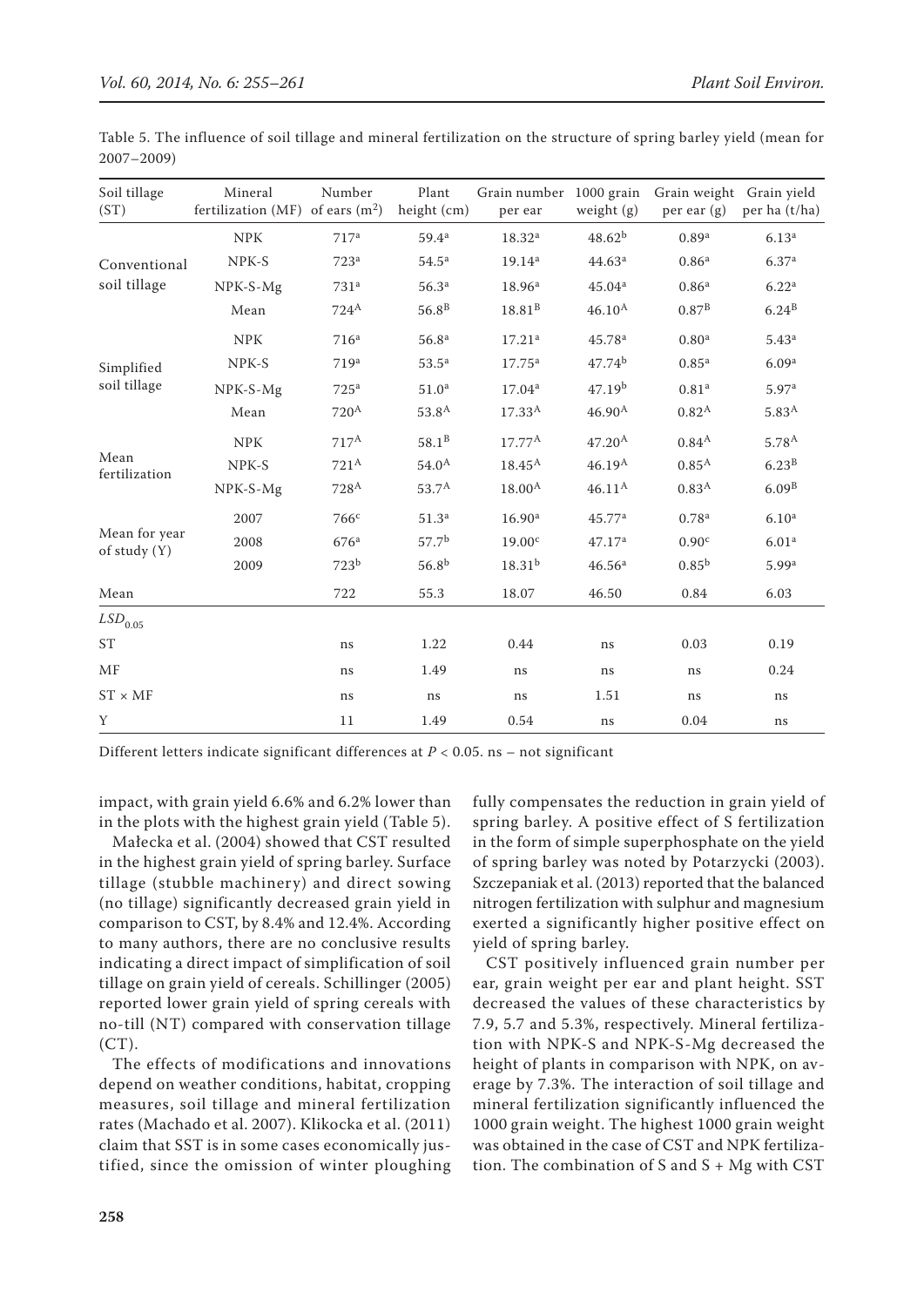| Variable $(n = 72)$              |              | (cm)       | Plant height Grain number<br>per ear | $1000$ grain<br>weight $(g)$ | Grain weight<br>$per \, ear \, (g)$ | Grain yield<br>per ha (t/ha) |
|----------------------------------|--------------|------------|--------------------------------------|------------------------------|-------------------------------------|------------------------------|
| Variables of the yield structure |              |            |                                      |                              |                                     |                              |
| Number of ears $(m2)$            |              | $-0.231*$  | $-0.295*$                            | $-0.036$                     | $-0.248*$                           | $0.330**$                    |
| Plant height                     |              |            | $0.561**$                            | $0.448**$                    | $0.636**$                           | $0.246*$                     |
| Grain number per ear             |              |            |                                      | $0.297*$                     | $0.879**$                           | $0.488**$                    |
| 1000 grain weight                |              |            |                                      |                              | $0.712**$                           | $0.359**$                    |
| Grain weight per ear             |              |            |                                      |                              |                                     | $0.528**$                    |
| Variables of weather             |              |            |                                      |                              |                                     |                              |
|                                  | March-August | $-0.416**$ | $-0.331**$                           | $-0.109$                     | $-0.292*$                           | 0.0068                       |
| Mean air temperature             | April-May    | $-0.411**$ | $-0.325**$                           | $-0.106$                     | $-0.287*$                           | 0.067                        |
|                                  | June-July    | $-0.486**$ | $-0.478**$                           | $-0.183$                     | $-0.447**$                          | 0.060                        |
|                                  | March-August | $0.421**$  | $0.444**$                            | 0.177                        | $0.421**$                           | $-0.046$                     |
| Sum of precipitation             | April-May    | $0.501**$  | $0.481**$                            | 0.181                        | $0.447**$                           | $-0.065$                     |
|                                  | June-July    | $-0.482**$ | $-0.418**$                           | $-0.147$                     | $-0.378**$                          | 0072                         |

Table 6. Correlation coefficients between variables of yield structure and some environmental factors

Singificant (\**P* = 0.05–0.231; \*\**P* = 0.01–0.302)

significantly decreased the 1000 grain weight. The opposite tendency was found for the interaction of SST and NPK fertilization; here the 1000 grain weight was significantly lower than in the case of application of S and  $S + Mg$  (Table 5).

The weather conditions over the course of the study did not influence the 1000 grain weight or grain yield. However, they had a significant impact on the distribution of characteristics. The growing season in 2008 and 2009 favourably influenced plant height, grain number per ear and grain weight per ear. The weather conditions in 2007 led to a higher number of ears (Table 5).

Grain yield per ha was positively correlated with the number of ears  $(r_{n=72} = 0.330)$ , grain number per ear (*rn* = 72 = 0.488), 1000 grain weight (*rn* = 72 = 0.359), grain weight per ear  $(r_{n=72} = 0.528)$  and plant height  $(r_{n=72} = 0.246)$  (Table 6). Therefore, to calculate the contribution of components to grain yield, features most often reported in the literature were chosen (Górski et al. 2006). The following factors significantly contributed to the grain yield: number of ears ( $b = 0.330$ ), grain number per ear  $(b = 0.488)$  and 1000 grain weight  $(b = 0.360)$ . The analysis conducted shows that these components of yield structure can be used to calculate grain yield (Table 3, Figure 1). For this reason the coefficient of determination was calculated, which was  $R^2 = 0.109$ ,  $R^2$  = 0.238 and  $R^2$  = 0.129 for the components listed

above, respectively (Table 5). When all components of the regression equations are taken into account, their relationship with the grain yield of spring barley becomes closer. The value of  $R^2$  for all of the yield components in the multiple regression equation was  $R^2$  = 0.552. The number of ears (per m<sup>2</sup>) and grain number per ear had the highest significant effect in this equation ( $b = 0.507$  and  $b = 0.576$ , respectively). The 1000 grain weight also had a significant impact on grain yield, but its effect was weaker  $(b = 0.205)$ .

The yield of spring barley is described by the following regression equation (a – usual regression coefficients; b – standardized regression coefficients determining the contribution of the independent variable to prediction of the dependent variable):

(a) 
$$
Y = -4.73 + 0.007x_1 + 0.210x_2 + 0.044x_3
$$
  
(b)  $Y = -4.73 + 0.507x_1 + 0.576x_2 + 0.205x_3$  (1)

Where:  $x_1$  – number of ears (m<sup>2</sup>);  $x_2$  – grain number per ear;  $x_3$  – 1000 grain weight (g).

Potarzycki (2003) claims that spring barley yield depends on the number of ears and grain number per ear and on the relationship between the size of the grain yield and its structure, increased by S fertilization. Szczepaniak et al. (2013) reported that the grain number per plant was a more sensitive component of yield structure response to balanced nitrogen fertilization with sulphur and magnesium than 1000 grain weight of spring barley.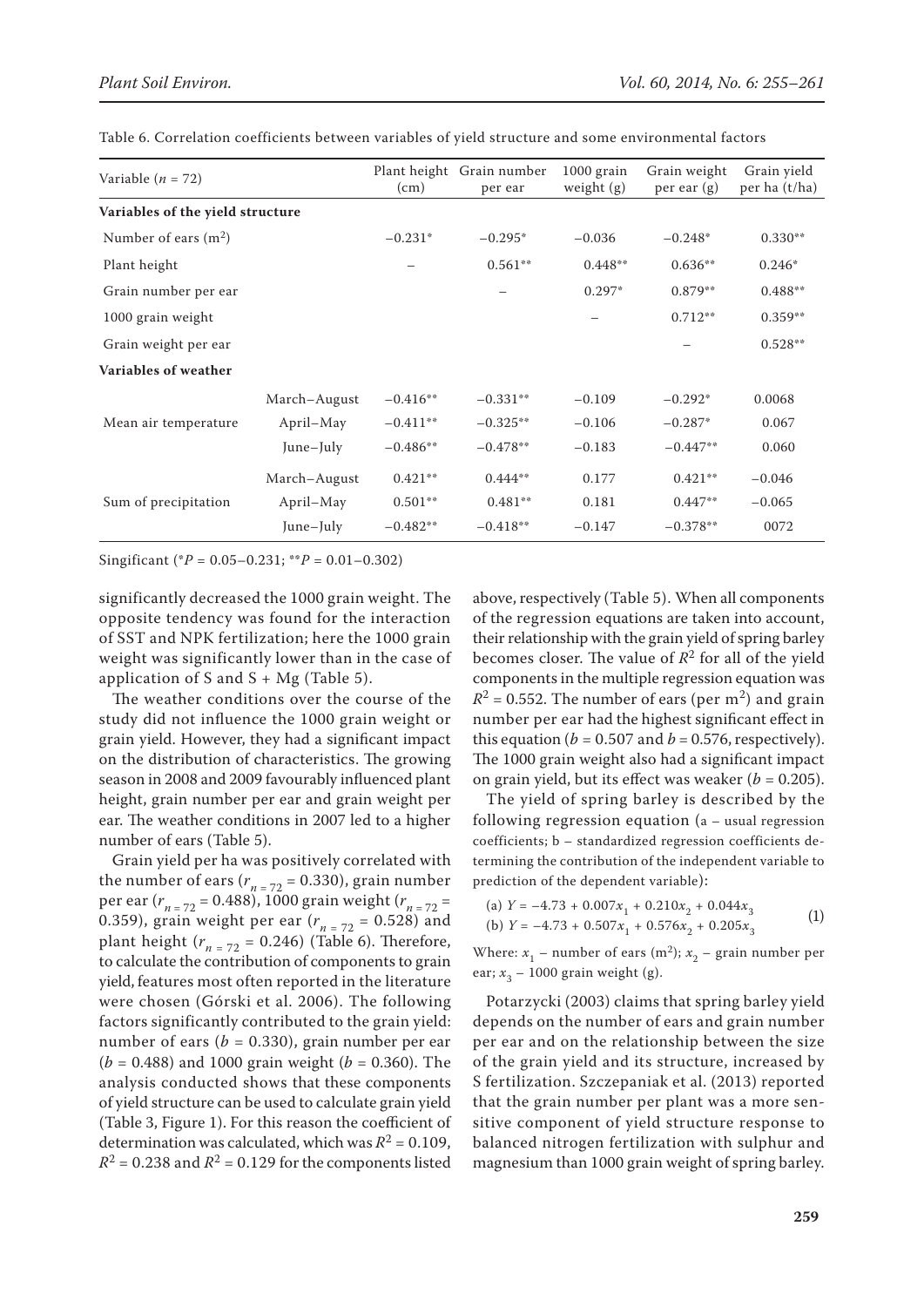

Figure 1. Relationship between grain yield of spring barley and the components of yield ( $n = 72$ )

The present study demonstrated numerous interdependencies between components of the spring barley yield (Table 6).

Significant correlations were found between grain yield and yield components of spring barley and selected elements of weather conditions as well (Table 6). The number of ears per  $m<sup>2</sup>$  correlated negatively with mean air temperature in March to August ( $r = -0.416$ ), April–May ( $r = -0.411$ ) and June–July ( $r = -0.486$ ). The number of ears per 1 m<sup>2</sup> correlated positively with the sum of rainfall in March–August (*r* = 0.421) and April–May (*r* = 0.501), and negatively in June–July  $(r = -0.482)$ . Similar correlations were found between the weather and grain number per ear and grain weight per ear. No significant correlation was found between meteorological conditions and 1000 grain weight or grain yield.

In the present study precipitation and temperature influenced the key phenological stages, such as germination, tillering, stem elongation, and earing (Tables 2 and 3, Figure 2).

Schelling et al. (2003) studied phenological and meteorological impact on yields and yield components of malting barley. Mean daily temperature and relative air humidity were the best estimators of grain yield. An optimum temperature ranging between 14°C and 18°C was determined. Assuming a linear relationship, yield reductions between 4.1% and 5.7% were calculated for every 1°C decrease in the mean daily temperature. The results of this study suggest that relative humidity during grain filling can be a more suitable parameter than precipitation to describe drought stress effects from heading to yellow ripeness or from January 1 to yellow ripeness.



Figure 2. Lenght of phenological growth phases (BBCH) of spring barley depending on days for sowing